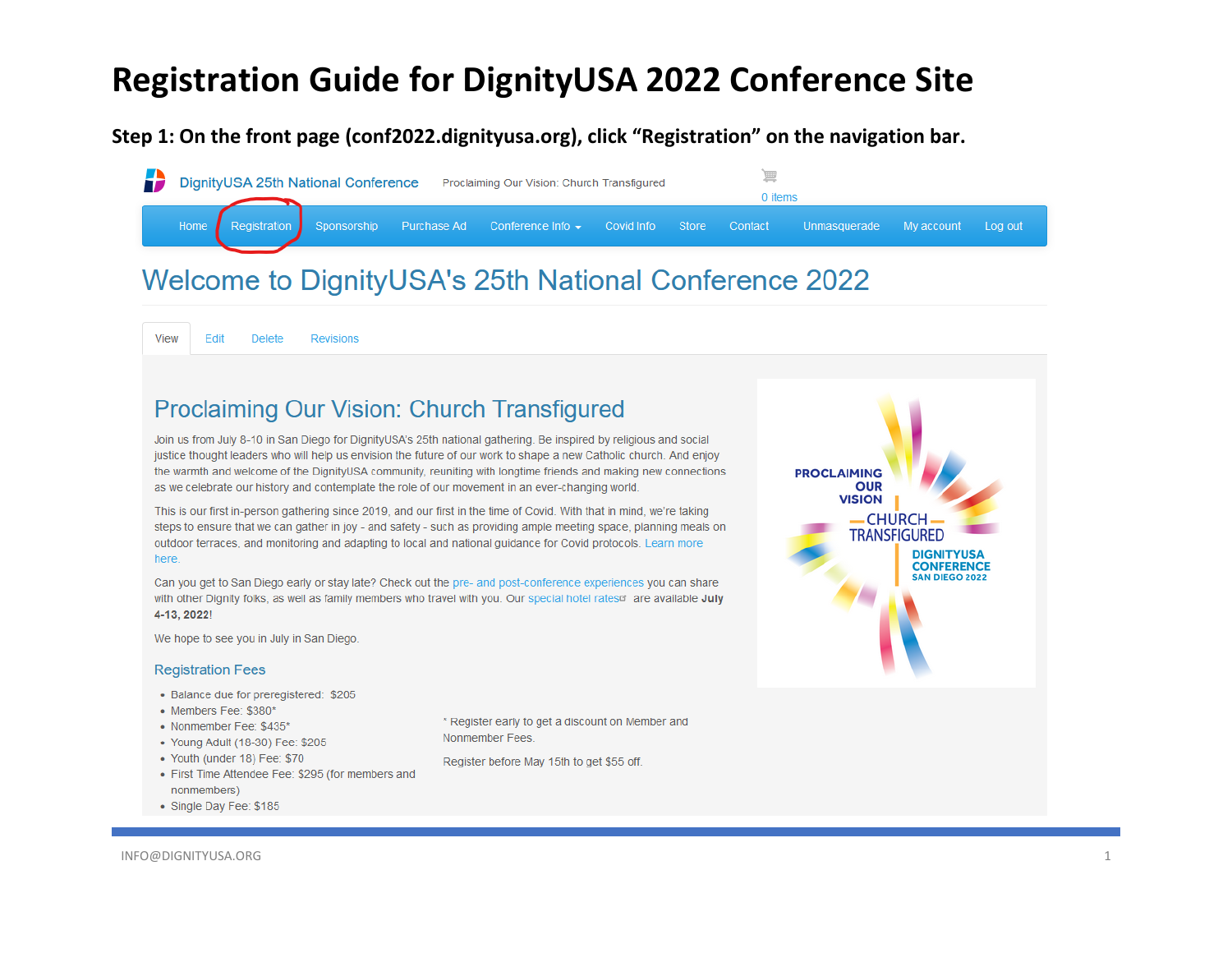#### **Step 2: Enter your registration information and click the dropdown to choose your registration type.**<br>Le register early to get a discount on Member and Nonmember Fees. Register before May 15th to get \$55 off. Be sure to view your cart and check out before leaving this site to complete your registration. **Registration Form:** First Name\*  $\triangleq$ Testname Last Name\* Testname Email operations@dignityusa.org Registration\* - Select -- Select -Preregistered (\$205) Member Registration (\$380) NonMember Registration (\$435) Young Adult (18-30) Registration (\$205) Youth (Under 18) Rate (\$70) First Time Discount Registration (\$295) Single Day Registration (\$185) Saturday Luncheon ONLY (\$63) Sunday Brunch ONLY (\$50)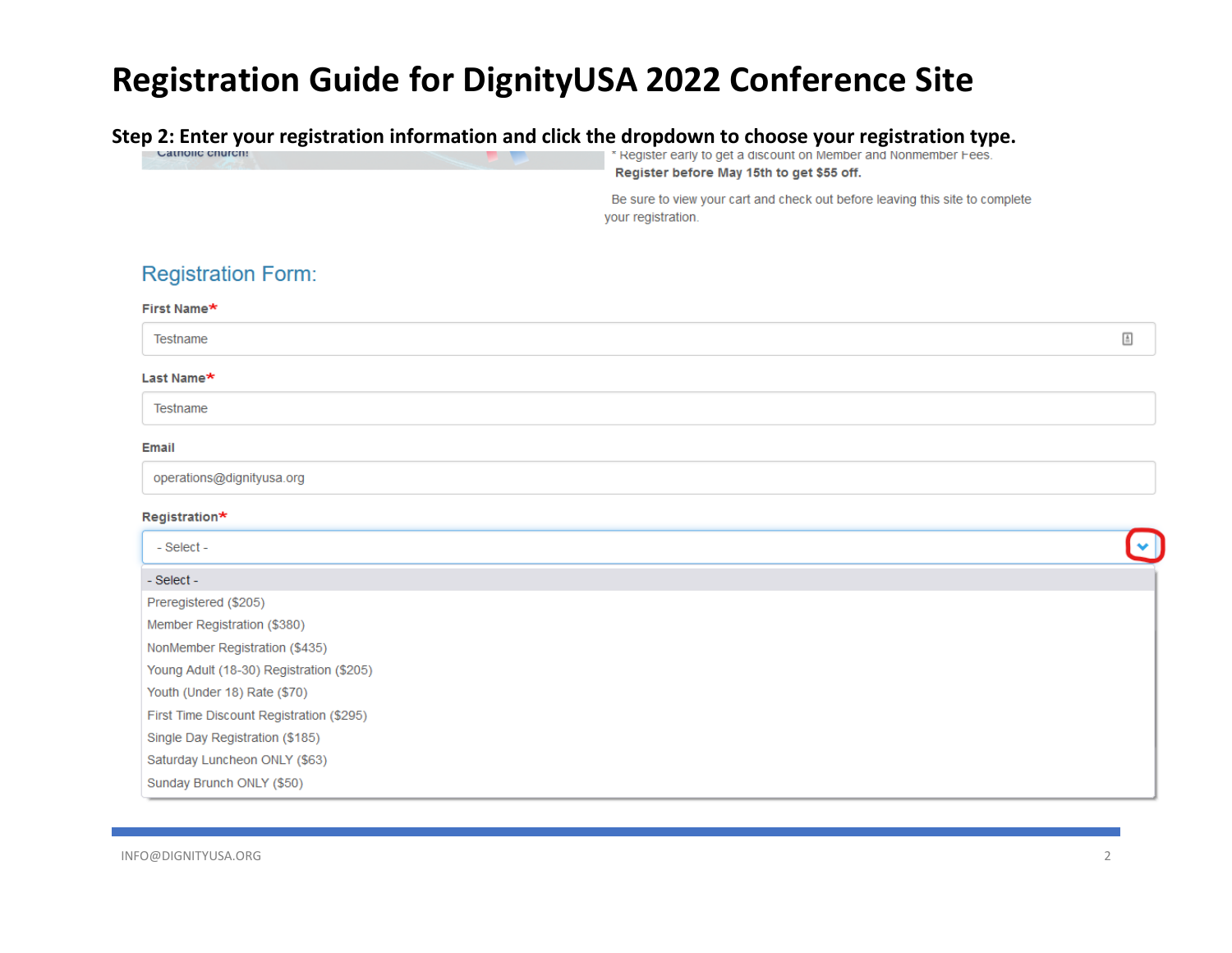**Step 3: All fields on the registration form with a red asterisk (\*) must be completed. Make sure you read the COVID policy and check the box to agree. You will then click the green "Add to cart" button.**

| <b>Registration Form:</b>                                                                                                                                                                                |   |
|----------------------------------------------------------------------------------------------------------------------------------------------------------------------------------------------------------|---|
| First Name*                                                                                                                                                                                              |   |
| Testname                                                                                                                                                                                                 | 固 |
| Last Name*                                                                                                                                                                                               |   |
| Testname                                                                                                                                                                                                 |   |
| Email                                                                                                                                                                                                    |   |
| testemail@gmail.com                                                                                                                                                                                      |   |
| Registration*                                                                                                                                                                                            |   |
| Member Registration (\$380)                                                                                                                                                                              |   |
| Name on Badge*                                                                                                                                                                                           |   |
| Testname                                                                                                                                                                                                 |   |
| <b>Pronouns</b>                                                                                                                                                                                          |   |
| they/them                                                                                                                                                                                                |   |
| ☑ I agree to the DignityUSA COVID Policy.*                                                                                                                                                               |   |
| <b>Caucus, Chapter and/or Organization Affiliation</b>                                                                                                                                                   |   |
| DignityUSA                                                                                                                                                                                               |   |
|                                                                                                                                                                                                          |   |
| <b>Special Needs</b>                                                                                                                                                                                     |   |
| Please describe any disability (ADA) requirements or special needs you may have, including mobility restrictions, requests for sign language, translation services, dietary restrictions, or child care. |   |
| Vegetarian                                                                                                                                                                                               |   |
|                                                                                                                                                                                                          |   |
|                                                                                                                                                                                                          |   |

INFO@DIGNITYUSA.ORG 3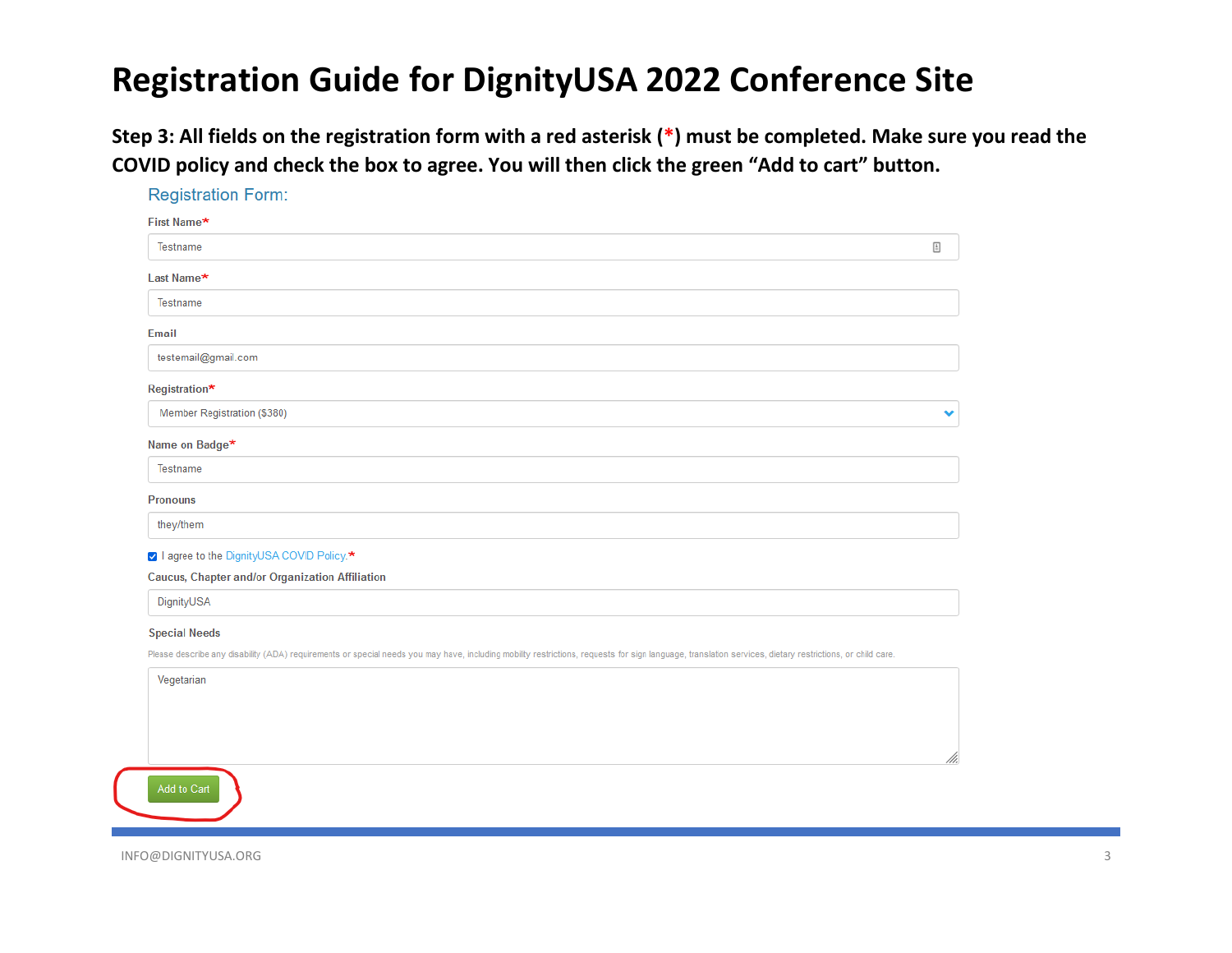**Step 4: Once you have added your registration to the cart, you will be taken to a page which gives you the option to go to checkout, register another person, add pre and post conference events, etc. Click on the "Go to Cart" button to begin the checkout process, or you can click the cart above the navigation bar at any time to see your cart and being checking out.**



**Register Here** Sponsor/Donate **Additional Events** Volunteer Scholarship

DignityUSA - info@dignityusa.org<sup>®</sup> - P.O. Box 1228 - Dunkirk, MD 20754 - (781) 309-7686

**DIGNITYUSA** DignityUSA works for respect and justice for people of all sexual orientations, genders, and gender identities—especially gay, lesbian, bisexual, and transgender persons-in the Catholic Church and the world through education, advocacy, and support.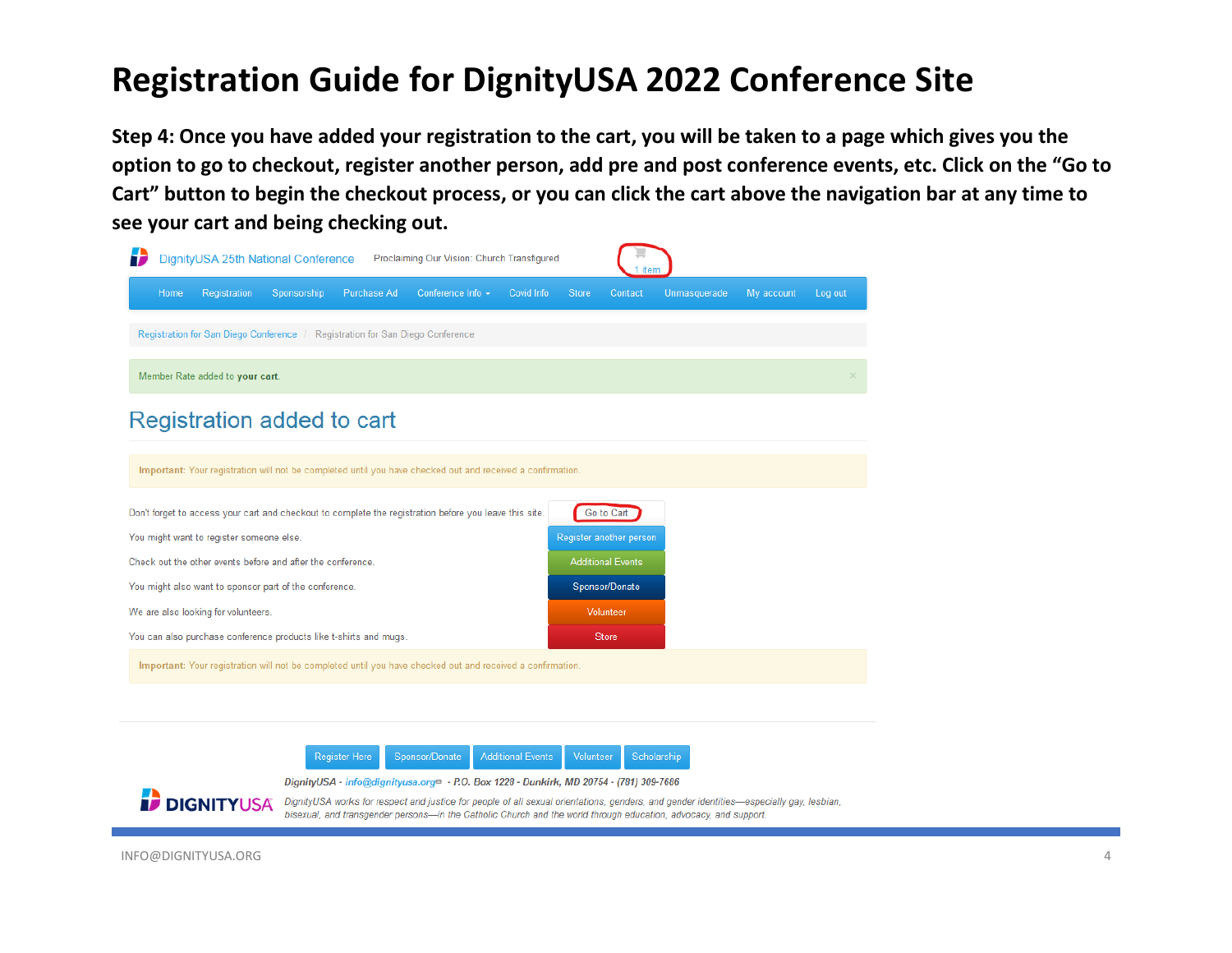**Step 5: When you go to your cart, you have the option to change the quantity of the items or registrations you are purchasing by clicking the down or up arrow under "Quantity." When you are satisfied, click the "Checkout" button to continue checking out.**

| Ð                              | 這<br>DignityUSA 25th National Conference<br>Proclaiming Our Vision: Church Transfigured<br>3 items |              |                      |                                                                                                                                                                                                                                                                                                                                                                                     |                          |              |                 |              |                                        |                                   |
|--------------------------------|----------------------------------------------------------------------------------------------------|--------------|----------------------|-------------------------------------------------------------------------------------------------------------------------------------------------------------------------------------------------------------------------------------------------------------------------------------------------------------------------------------------------------------------------------------|--------------------------|--------------|-----------------|--------------|----------------------------------------|-----------------------------------|
| Home                           | Registration                                                                                       | Sponsorship  | Purchase Ad          | Conference Info -                                                                                                                                                                                                                                                                                                                                                                   | Covid Info               | <b>Store</b> | Contact         | Unmasquerade | My account                             | Log out                           |
|                                | <b>Shopping cart</b>                                                                               |              |                      |                                                                                                                                                                                                                                                                                                                                                                                     |                          |              |                 |              |                                        |                                   |
| Item                           |                                                                                                    | <b>Price</b> |                      | Quantity                                                                                                                                                                                                                                                                                                                                                                            |                          | Remove       |                 |              | <b>Total</b>                           |                                   |
| <b>Member Rate</b><br>\$380.00 |                                                                                                    | \$380.00     |                      | $\hat{\mathcal{C}}$<br>1                                                                                                                                                                                                                                                                                                                                                            |                          |              | <b>■</b> Remove |              | \$380.00                               |                                   |
| ◆ Update cart                  | Checkout                                                                                           |              |                      |                                                                                                                                                                                                                                                                                                                                                                                     |                          |              |                 |              | Subtotal<br>Early Bird<br><b>Total</b> | \$380.00<br>$-$55.00$<br>\$325.00 |
| Item                           |                                                                                                    |              | <b>Price</b>         | Quantity                                                                                                                                                                                                                                                                                                                                                                            |                          |              | Remove          |              | <b>Total</b>                           |                                   |
| <b>Price: \$11.00</b>          |                                                                                                    |              | \$11.00              | 2                                                                                                                                                                                                                                                                                                                                                                                   |                          |              | <b>面 Remove</b> |              | \$22.00                                |                                   |
| ◆ Update cart                  | Checkout                                                                                           |              |                      |                                                                                                                                                                                                                                                                                                                                                                                     |                          |              |                 |              | Subtotal<br><b>Total</b>               | \$22.00<br>\$22.00                |
|                                | <b>DIGNITYUSA</b>                                                                                  |              | <b>Register Here</b> | Sponsor/Donate<br>DignityUSA - info@dignityusa.org <sup>®</sup> - P.O. Box 1228 - Dunkirk, MD 20754 - (781) 309-7686<br>DignityUSA works for respect and justice for people of all sexual orientations, genders, and gender identities—especially gay, lesbian,<br>bisexual, and transgender persons-in the Catholic Church and the world through education, advocacy, and support. | <b>Additional Events</b> | Volunteer    |                 | Scholarship  |                                        |                                   |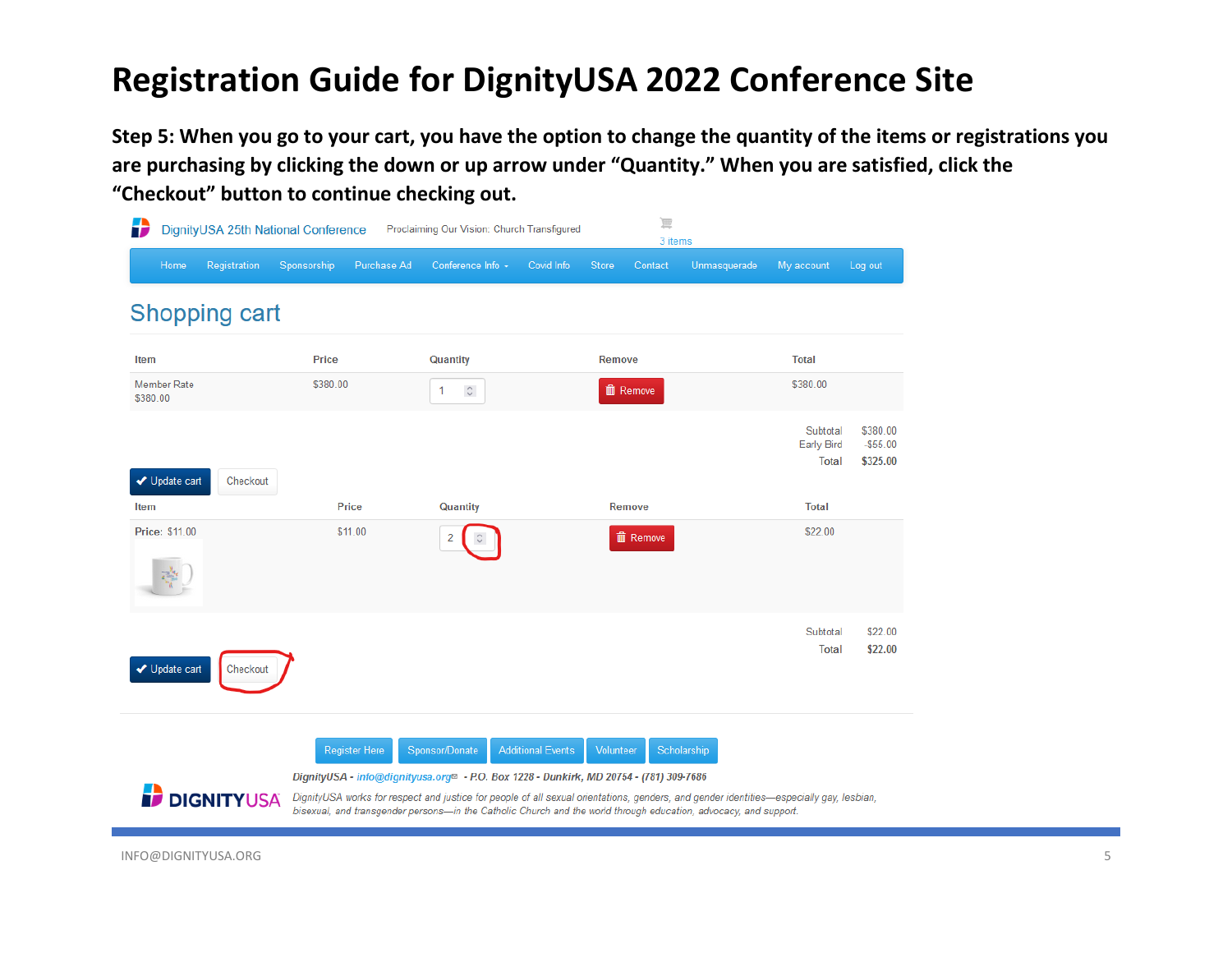**Step 6: Since the accounts on our conference site are separate from the accounts on the main DignityUSA.org website and is not the same as any of the prior conference websites, you will need to create an account to be able to check out. Fill in the required information and confirm by pressing the green "Create account and continue" button.**

| Sponsorship<br>Purchase Ad<br>Registration<br>Home | Conference Info +                                                                      | Covid Info<br>Store<br>Contact | Log in        |
|----------------------------------------------------|----------------------------------------------------------------------------------------|--------------------------------|---------------|
| Checkout / Checkout / Checkout                     |                                                                                        |                                |               |
| Login                                              |                                                                                        |                                |               |
|                                                    |                                                                                        |                                |               |
| Returning Customer                                 |                                                                                        | New Customer                   |               |
| <b>Username</b>                                    |                                                                                        | <b>Email address</b>           |               |
|                                                    | $\ensuremath{\mathrel{\mathop:}\hspace{-0.5em}\raisebox{0.3ex}{\text{\circle*{1.5}}}}$ |                                |               |
| Password                                           |                                                                                        | <b>Username</b>                |               |
|                                                    | ٥                                                                                      | Password                       |               |
| D Log in Forgot password?                          |                                                                                        |                                | ۵             |
|                                                    |                                                                                        | Password strength:             |               |
|                                                    |                                                                                        | Confirm password               |               |
|                                                    |                                                                                        | Passwords match:               | $\circledast$ |
|                                                    |                                                                                        | Create account and continue    |               |
|                                                    |                                                                                        |                                |               |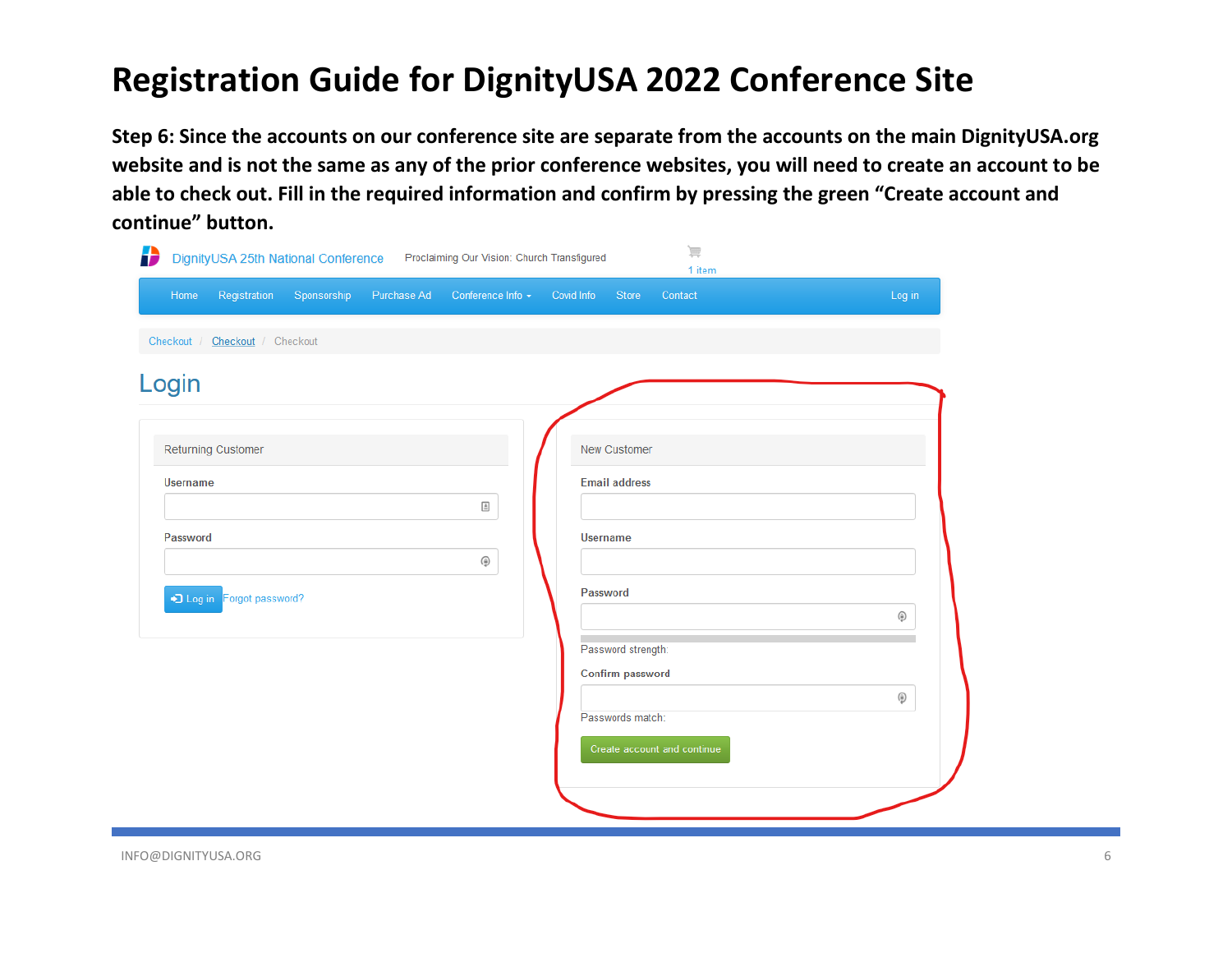**Step 7: On this page, input the correct information for your order into the form and click "Continue to review" when completed. Remember that the fields with a red asterisk (\*) are required to continue.** 

| <b>Order information</b>         |                    |                                           |                                   |                       |
|----------------------------------|--------------------|-------------------------------------------|-----------------------------------|-----------------------|
| Payment information              |                    | Order summary                             |                                   |                       |
| Card number*<br>国                |                    | $1 \times \frac{Price}{\$380.00}\$380.00$ | Subtotal                          | \$380.00              |
| Expiration date*<br>MM / YY      |                    |                                           | <b>Early Bird</b><br><b>Total</b> | $-555.00$<br>\$325.00 |
| $CVC^*$                          |                    | Coupon code                               |                                   |                       |
| <b>CVC</b>                       |                    | Apply coupon                              |                                   |                       |
| Country*<br><b>United States</b> | $\mathcal{O}$<br>Ÿ |                                           |                                   |                       |
| First name*<br>Last name*        |                    |                                           |                                   |                       |
| Company                          |                    |                                           |                                   |                       |
| Street address*                  |                    |                                           |                                   |                       |
|                                  |                    |                                           |                                   |                       |
|                                  |                    |                                           |                                   |                       |
| City*<br>State*<br>- Select -    | Ÿ                  |                                           |                                   |                       |
| Zip code <sup>★</sup>            |                    |                                           |                                   |                       |
| Save to my address book.         |                    |                                           |                                   |                       |
|                                  |                    |                                           |                                   |                       |
| Continue to review               |                    |                                           |                                   |                       |

Checkout / Checkout / Checkout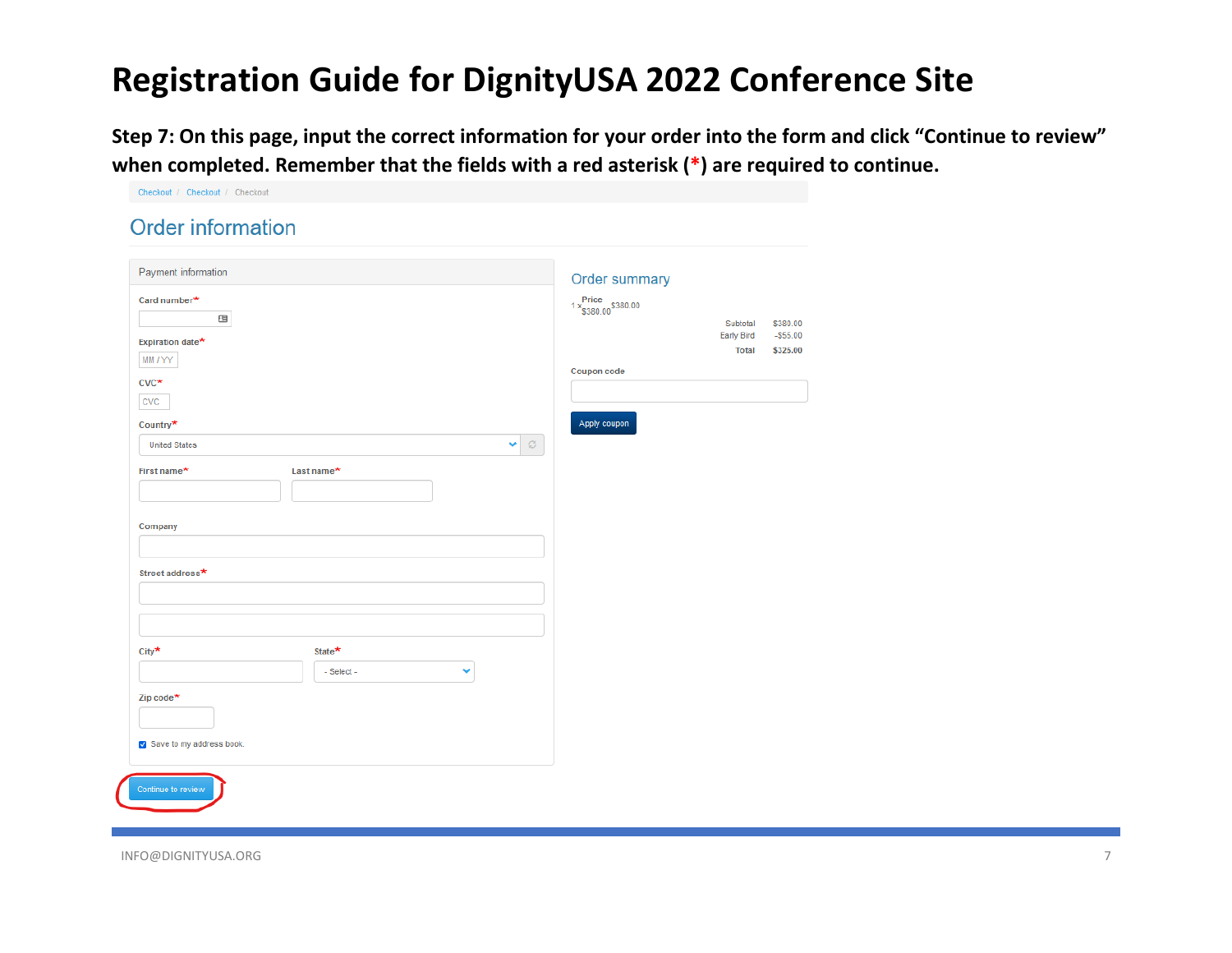**Step 8: On this page, you will see your order summary on the right and the information for contact, shipping, and payment on the right. If everything is correct, click the blue "Pay and complete purchase" button.** 

**Review** 

| <b>Contact information</b>                                                                  |    | <b>Order summary</b>                                                              |                                      |                              |  |  |  |
|---------------------------------------------------------------------------------------------|----|-----------------------------------------------------------------------------------|--------------------------------------|------------------------------|--|--|--|
| operations@dignityusa.org                                                                   | 1x | Thu, 04/28/2022 - 10:28<br><b>Purchased entity</b>                                |                                      | \$19.00                      |  |  |  |
| Shipping information (Edit)                                                                 |    | <b>Price: \$19.00</b>                                                             |                                      |                              |  |  |  |
| Darby DeJarnette                                                                            |    | 광                                                                                 |                                      |                              |  |  |  |
| <b>United States</b>                                                                        |    | Quantity<br>1.00<br><b>Unit price</b>                                             |                                      |                              |  |  |  |
| Payment information (Edit)                                                                  |    | \$19.00<br><b>Total price</b><br>\$19.00                                          |                                      |                              |  |  |  |
| Visa ending in<br><b>VISA</b><br><b>Expires</b><br>Darby DeJarnette<br><b>United States</b> | 1x | Thu, 04/28/2022 - 10:34<br><b>Purchased entity</b><br><b>Price: \$19.50</b>       |                                      | \$19.50                      |  |  |  |
| Pay and complete purchase<br>Go back                                                        |    | Quantity<br>1.00<br><b>Unit price</b><br>\$19.50<br><b>Total price</b><br>\$19.50 |                                      |                              |  |  |  |
|                                                                                             |    |                                                                                   | Subtotal<br>Shipping<br><b>Total</b> | \$38.50<br>\$5.99<br>\$44.49 |  |  |  |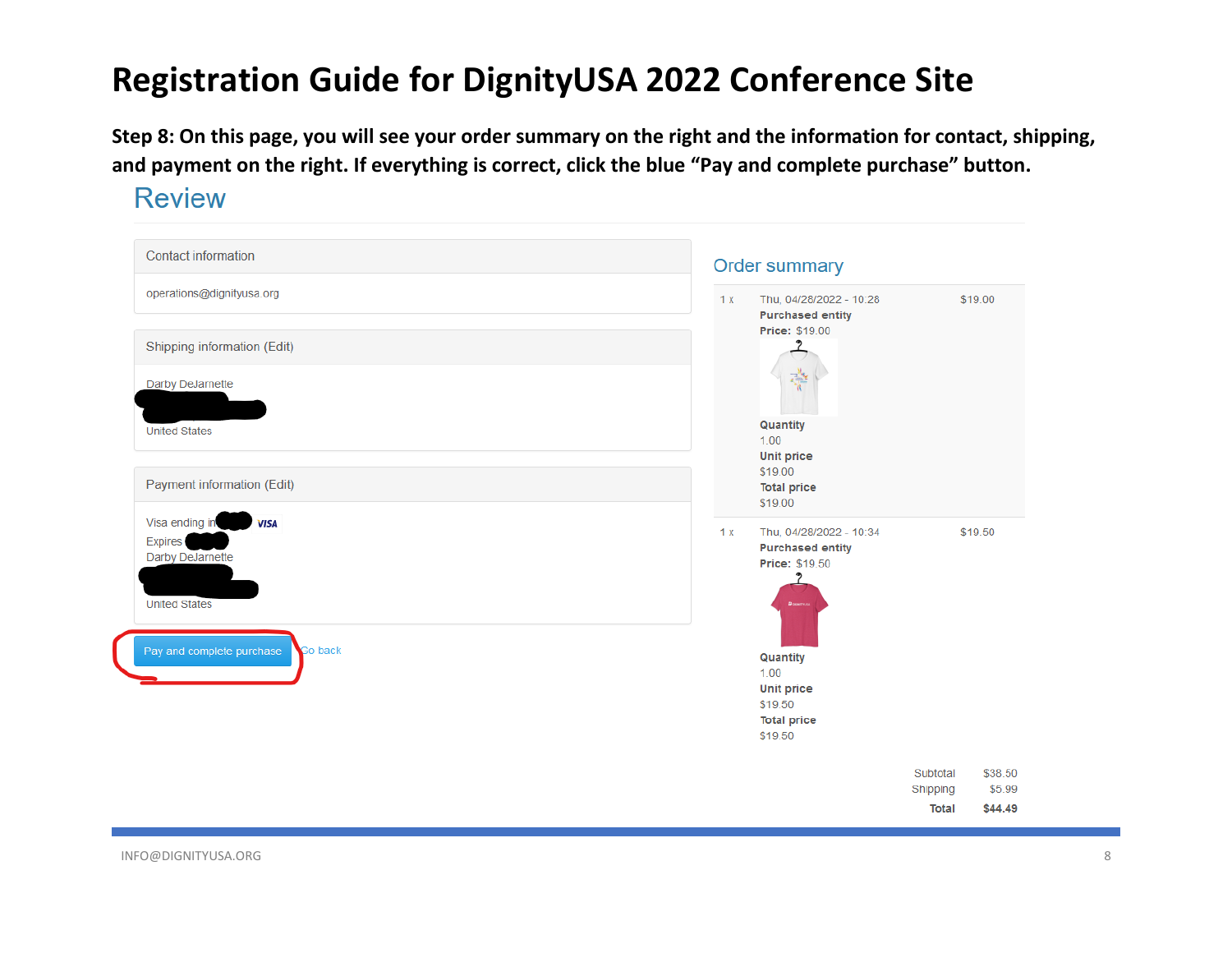**Step 9: You will see this page when your order has been completed and successfully processed. You will receive a receipt for your order number to the email address you provided. You can click on "My account" in the blue navigation bar for more details.** 









DignityUSA works for respect and justice for people of all sexual orientations, genders, and gender identities-especially gay, lesbian, bisexual, and transgender persons-in the Catholic Church and the world through education, advocacy, and support.